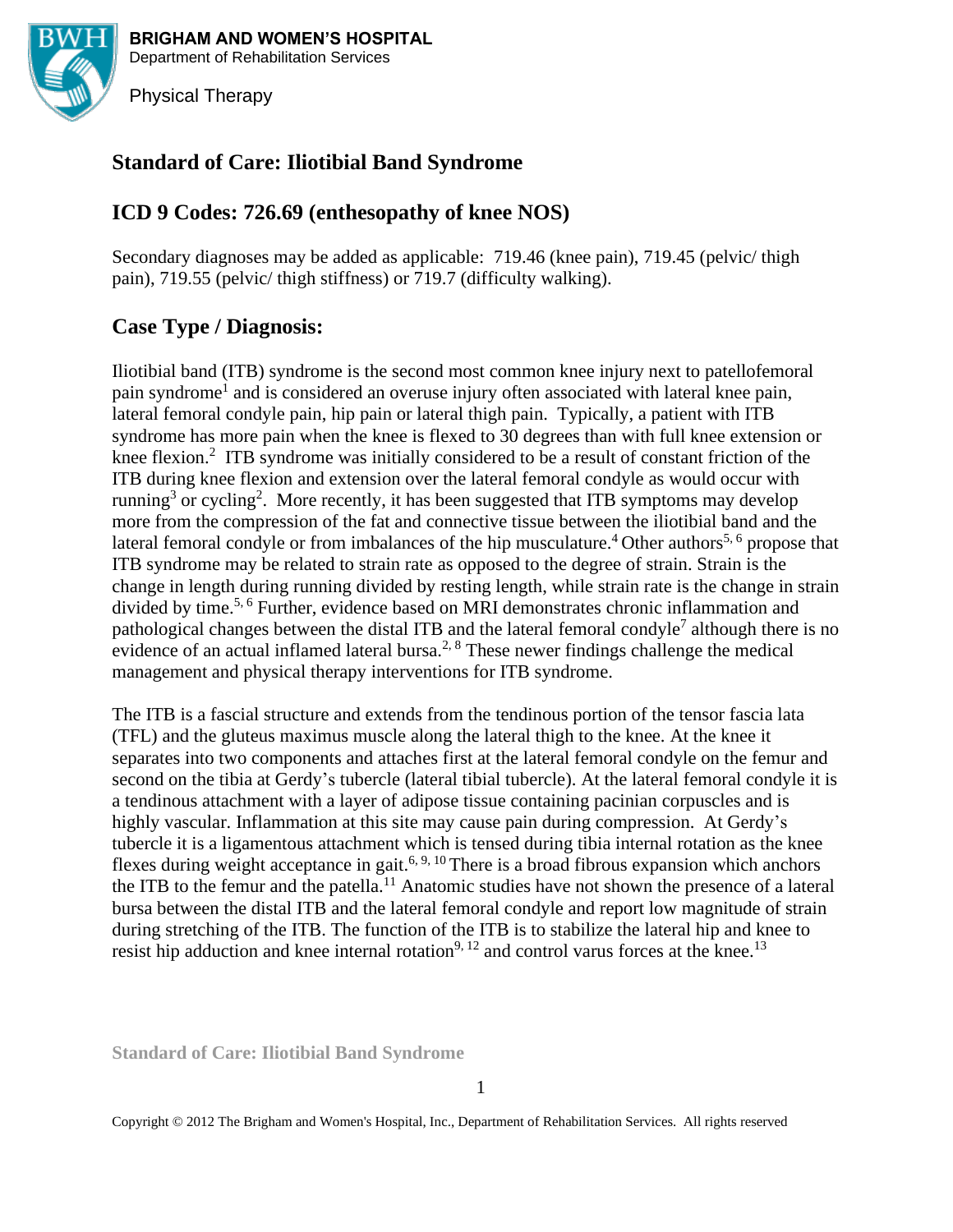## **Indications for Treatment:**

#### **Incidence:**

ITB syndrome is common cause of lateral knee pain in 22% of lower extremity injuries.<sup>14</sup> There is a 1.6-12% incidence in runners<sup>14</sup> especially in marathon runners<sup>1</sup> and 22% in military recruits.<sup>2</sup> It can also occur in cycling  $(15\%$  of overuse injuries at the knee)<sup>14</sup>, dancing, volleyball, tennis, football, skiing, weight lifting, and aerobics<sup>2, 14</sup> as well as in soccer, basketball and field hockey in female college athletes and in competitive rowers.<sup>14</sup> Men (28%) and women  $(62%)^1$  can develop ITB syndrome. Men less than 34 years old may be more susceptible<sup>1</sup> but no other age differences were found.

### **Biomechanical Factors:**

Researchers have proposed several biomechanical factors leading to ITB syndrome but there remains limited, well conducted, scientific studies to support these factors.<sup>2</sup> Most authors suggest it may be a combination of factors that likely leads to the development of ITB symptoms some of which include improper training techniques, biomechanical abnormalities, increased running mileage and muscle imbalance.<sup> $12, 15, 16$ </sup>

One study of female runners attributed ITB strain to greater hip adduction angle and greater peak knee internal rotation angle compared to controls which lead to increased tensile stress at the hip in the frontal plane, internal rotation stress at the knee and greater rearfoot inversion moments.<sup>12</sup> Findings from another study of female runners state that biomechanical factors are: greater peak hip adduction, greater peak knee internal rotation angle, lower tibial internal rotation (by  $2.2^{\circ}$ , not significant) and femoral external rotation. It was noted that subjects in this study landed in greater hip adduction and knee internal rotation.<sup>17</sup> Similar findings were demonstrated with hip abductor weakness in long distance male runners with less hip adduction.<sup>11</sup> Further studies are warranted to explore these biomechanical factors of greater hip adduction, knee internal rotation and hip external rotation in runners. 6 Studies have shown over-pronation in those with ITB syndrome but other studies have shown reduced rearfoot pronation in runners with ITB syndrome.<sup>13, 14, 18</sup> Long distance runners with greater foot inversion, knee flexion at heel strike and greater knee internal rotation velocity have reported symptoms with ITB syndrome.<sup>6, 19</sup> Further research is needed to more fully understand the relationship of these findings in runners and non-runners. 6

As mentioned above strain rate has been shown to be a statistically significant factor in the development of ITB syndrome. A study by Taunton et  $al<sup>1</sup>$  noted an increase in knee varus alignment in 33% of runners, increased knee valgus alignment in 15% and leg length discrepancies (anterior superior iliac spine to medial malleolus) of greater than 0.5 cm difference in 10% as etiologic factors. Other factors leading to ITB syndrome may be associated with ground reaction forces in normal single limb stance causing a varus torque at the knee. With excessive hip adduction during the stance phase of gait, leg stance and a concomitant Trendelenberg sign, the ground reaction vector is more medial than normal as the perpendicular distance to the knee is longer than normal. Consequently, the result is an increased varus torque

**Standard of Care: Iliotibial Band Syndrome**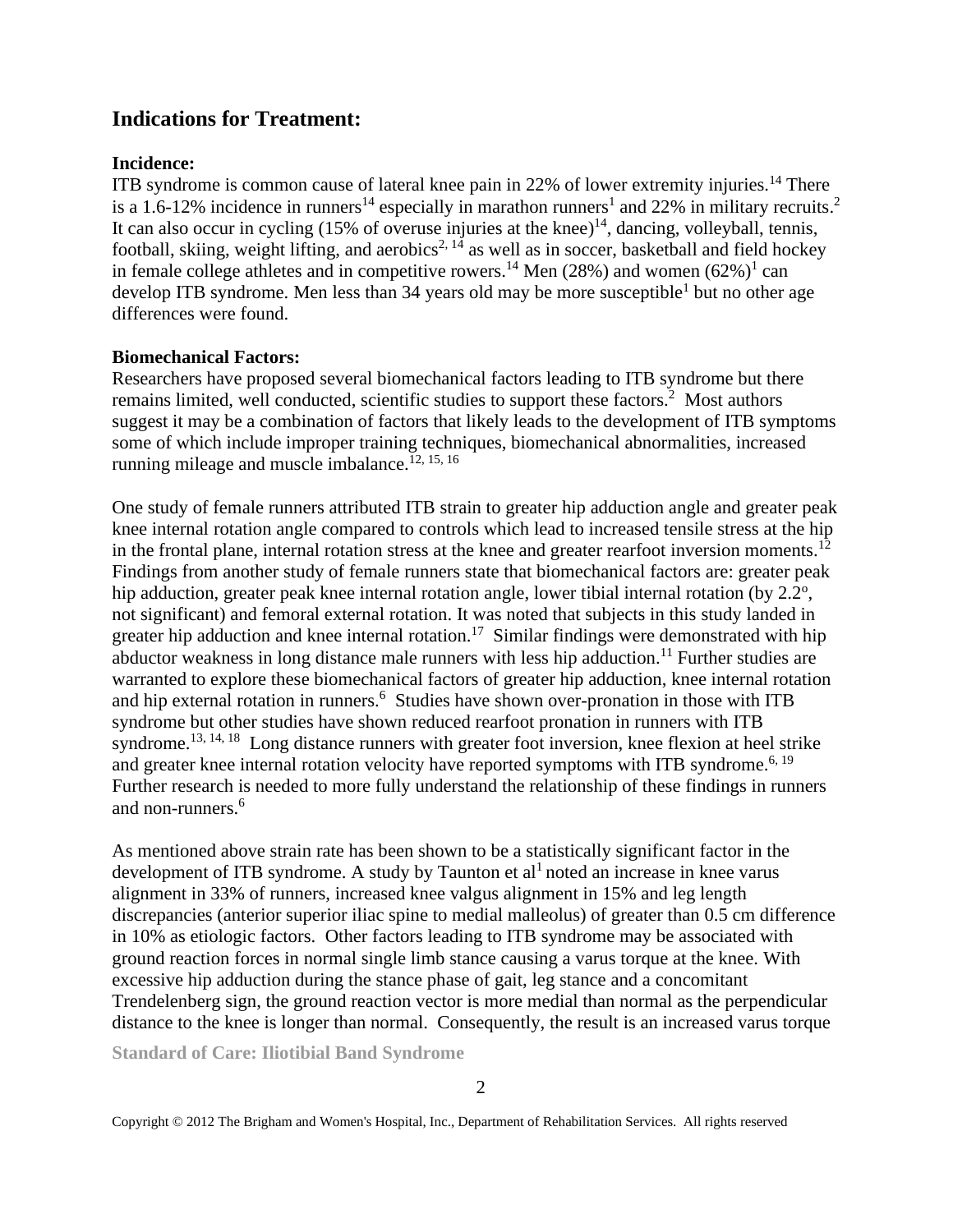at the knee and elongated lateral hip musculature placing increased stress on the ITB. $6, 11$ Calcaneal eversion with tibial internal rotation can also lead to ITB syndrome<sup>6, 17</sup> when there is an increase strain to the ITB tissues with biomechanical malalignment.

### **Muscular Factors**:

Strength, endurance, flexibility and coordination of the muscles and structures at the hip can be contributing factors of ITB syndrome. The TFL can be tight and strong leading to increased hip flexion in stance and internal rotation at the hip. The gluteus maximus and gluteus medius muscles can be lengthened and weak. The combination of these two factors can lead to a postural pattern with a Trendelenberg sign or compensated Trendelenberg sign. Poor muscle control at the hip additionally causes increased hip adduction and knee varus or valgus placing added strain to the ITB tissues.<sup>6</sup> It is not clearly understood if hip abductor weakness is the direct cause of ITB syndrome or if the timing/performance of the hip abductor muscles affects the amount of hip adduction during the stance phase of gait leading to a strain of the tissues.<sup>14</sup> A study by Fredericson et al,<sup>9</sup> demonstrated significant decreases in gluteus medius muscle strength on the affected limb for long distance runners with a significant increase in gluteus medius muscle strength and painfree running after a six week training program. Lavine<sup>14</sup> explores the possibility of a low hamstring to quadriceps muscle strength ratio associated with ITB syndrome.

### **Other contributing factors:**

Other factors such as improper training methods, footwear, and bicycle fit can lead to ITB syndrome. Repetitive activities at  $30^{\circ}$  of knee flexion in a closed chain and weight bearing position can cause impingement of the ITB causing pain at the knee.<sup>6</sup> Running downhill with a greater degree of knee flexion at heel strike may also be a factor but studies have shown no difference in the angle of knee flexion in runners with or without ITB syndrome.<sup>14</sup> In cyclists and runners, the amount of time in the impingement zone, the intensity of the loading, an increase in mileage especially in the context of strength deficits or biomechanical malalignment, or hill training can lead to ITB syndrome in runners. Some studies support long distance running versus sprinting as a factor in causing less impact on the impingement zone of the ITB although another study showed increased knee flexion at heel strike in runners following an exhaustive run to be the causal factor. 6

# **Contraindications / Precautions for Treatment:**

- Patients with active signs/symptoms of infection (fever, chills, prolonged and obvious redness or swelling at hip or knee joint)
- Avoid increases in pain with chosen exercises and activities
- Refer to appropriate modality procedures for contraindications and precautions for modality use.

# **Evaluation:**

**Medical History**: Review PMH and pertinent diagnostic tests including any imaging. MRI results can show inflammation if present and have shown thickening over the lateral femoral condyle and fluid located deep to that region.<sup>6, 8</sup> Radiographs may have been obtained to rule out fracture or bone spur and may reveal a prominent femoral condyle.<sup>20</sup>

**Standard of Care: Iliotibial Band Syndrome**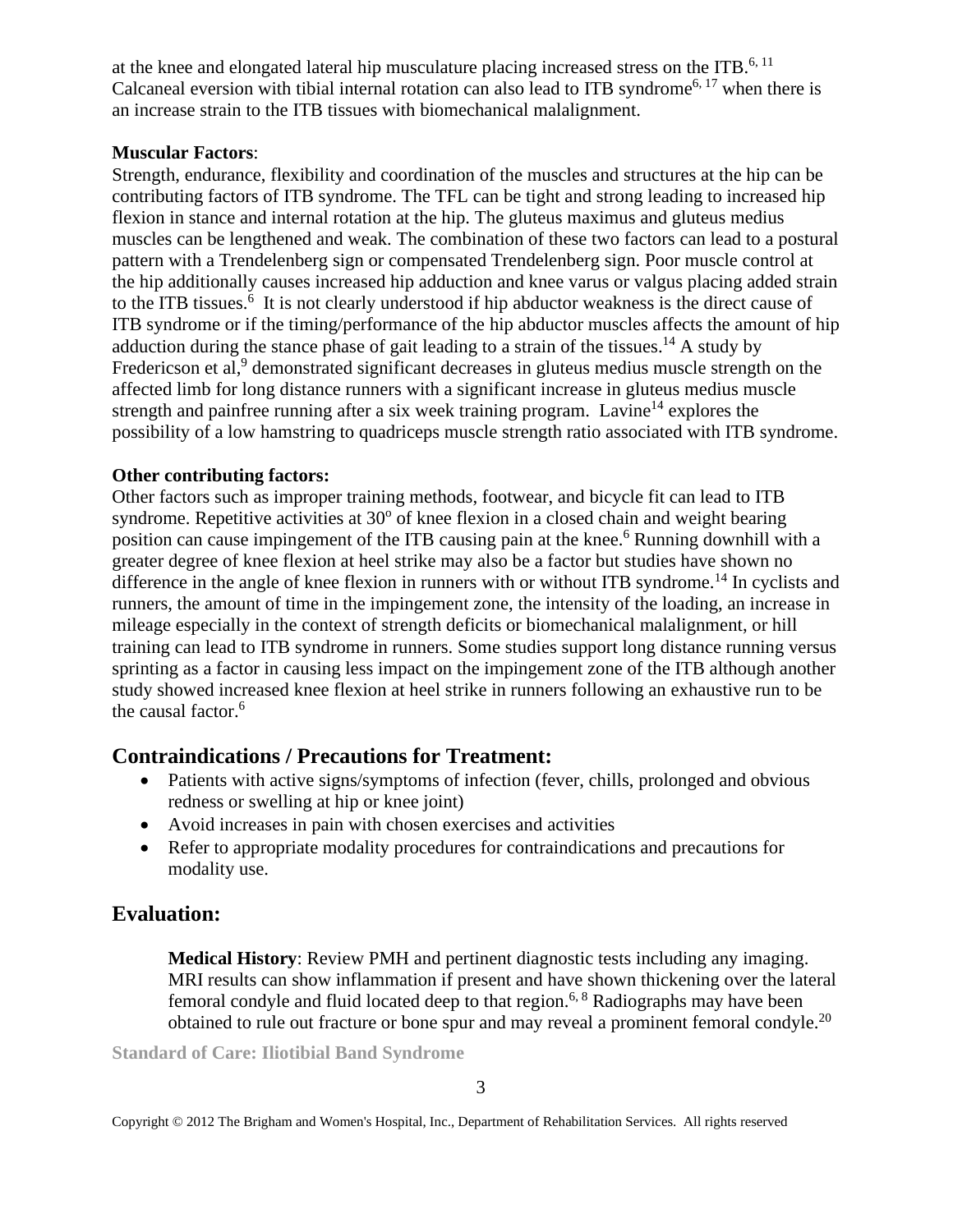**History of Present Illness**: Note the length of time symptoms have been present and severity of symptoms, history of previous problems and any recent change in activity such as increasing running mileage, as well as other possible contributing factors such as running surfaces, type of footwear, orthotic use, cycling routine, recent growth spurt, overall health.

**Social History**: Note any pertinent information regarding home, work, recreational or athletic activities.

**Medications:** NSAIDS are most often prescribed. NSAIDS combined with analgesics may be beneficial. If symptoms have been present less than 14 days (acute stage) runners may benefit from a corticosteroid injection before returning to running.<sup>21</sup>

**Examination** (Physical / Cognitive / applicable tests and measures / other) This section is intended to capture the most commonly used assessment tools for this case type/diagnosis. It is not intended to be either inclusive or exclusive of assessment tools.

**Pain:** Obtain pain information from patient using descriptors and VAS or VRS pain scale. Note location, description and aggravating factors. Typically the area just above the lateral joint line or at Gerdy's tubercle is painful or tender.

**Palpation:** Palpate area of patient's knee. Note any trigger points/tender areas in lower extremity musculature including vastus lateralis, gluteus medius, piriformis, and distal biceps femoris muscles<sup>20</sup> and at proximal gastrocnemius. Also palpate for change in tissue density of the IT Band.

**ROM:** Take goniometric measurements of active and passive motion at hip, knee and ankle.

**Muscle length:** Test flexibility with Ober test, Thomas test/hip flexor muscle test, 90/90 hamstring test and Ely test. Ober test is performed with the knee in flexion and in extension.<sup>22</sup> Note also the length of gastrocnemius<sup>20</sup> and piriformis muscles.

**Joint Play:** Assess patellofemoral joint especially medial tilt and medial glide.<sup>23</sup> **Strength:** Perform manual muscle test of lower extremity muscles including gluteus maximus, gluteus medius, gluteus minimus, hip external rotators, quadriceps/VMO and hamstrings.<sup>24</sup> Decreased gluteus medius strength is common in long distance runners with ITB syndrome.<sup>9</sup> Individuals may also have hip extension, and knee extension or flexion weakness.<sup>18, 20</sup>

**Sensation:** Assess in lower extremities

**Posture/alignment:** Perform standing postural assessment. Note if genu valgum or varum, increased Q angle, genu recurvatum and foot pronation. Note any other biomechanical abnormalities. Measure leg lengths.

**Special Tests:** Test for distal ITB syndrome with Noble compression test. The Noble compression test is performed with the patient lying on the unaffected side with the knee flexed to 90 degrees. Apply pressure to the ITB over the femoral condyle and bring the knee into extension. If pain occurs as the knee approaches

**Standard of Care: Iliotibial Band Syndrome**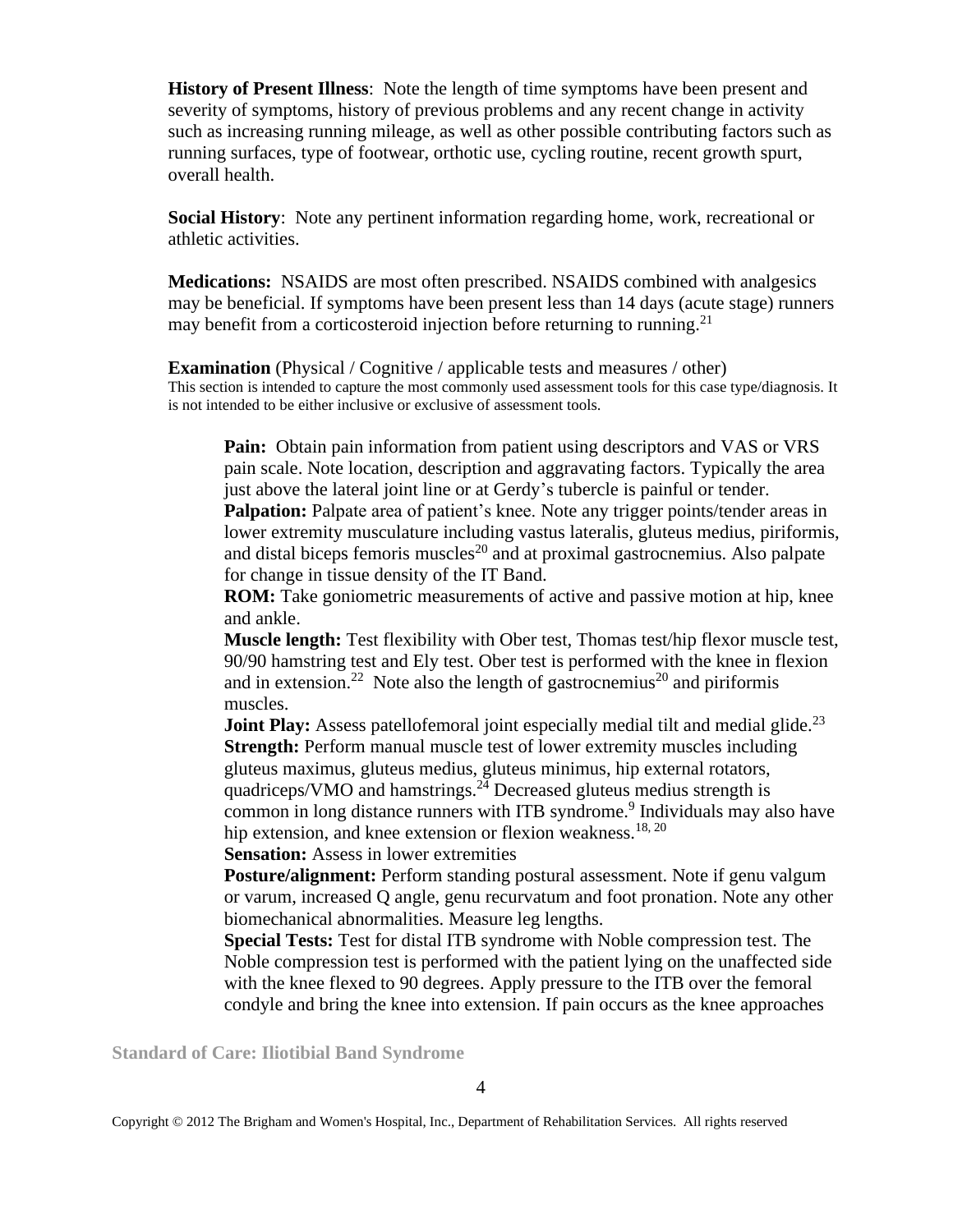30 degrees of flexion the test is positive,  $^{20, 22, 25}$  Test for hip abductor weakness with Trendelenberg test.

**Gait and Running:** Observe gait and note exacerbation of postural dysfunction including foot pronation, genu valgum or varum, and hip internal rotation. If possible observe patient running and note any further exacerbations.

Functional Outcomes: Have patient fill out Lower Extremity Functional Scale.<sup>26</sup> **Functional Tests:** Perform single leg balance, Star Test<sup>27</sup> and eccentric step test. 22

### **Differential Diagnosis20, 25**

- Knee osteoarthritis, early mild degenerative joint disease
- Lateral meniscus tear
- Lumbar spine dysfunction
- Sacroiliac dysfunction
- Muscle strain
- Patello-femoral stress syndrome
- Superior tibiofibular joint sprain
- Medial collateral ligament or lateral collateral ligament injury
- Biceps femoris tendonitis
- Popliteal tendonitis
- Common peroneal nerve injury
- Myofascial pain
- Knee synovial cyst<sup>28</sup>
- Synovial sarcoma<sup>29</sup>
- Greater Trochanteric bursitis

## **Assessment:**

#### **Problem List**

- 1. Decreased strength
- 2. Decreased range of motion
- 3. Impaired joint play
- 4. Decreased muscle length
- 5. Pain
- 6. Postural dysfunction
- 7. Decreased function and recreation
- 8. Altered biomechanics (including foot mechanics and leg length discrepancy)

**Prognosis**: Good if compliant with program, makes changes in activity level as needed and biomechanical alignment is addressed. If the problem is chronic the prognosis may be more guarded.

**Standard of Care: Iliotibial Band Syndrome**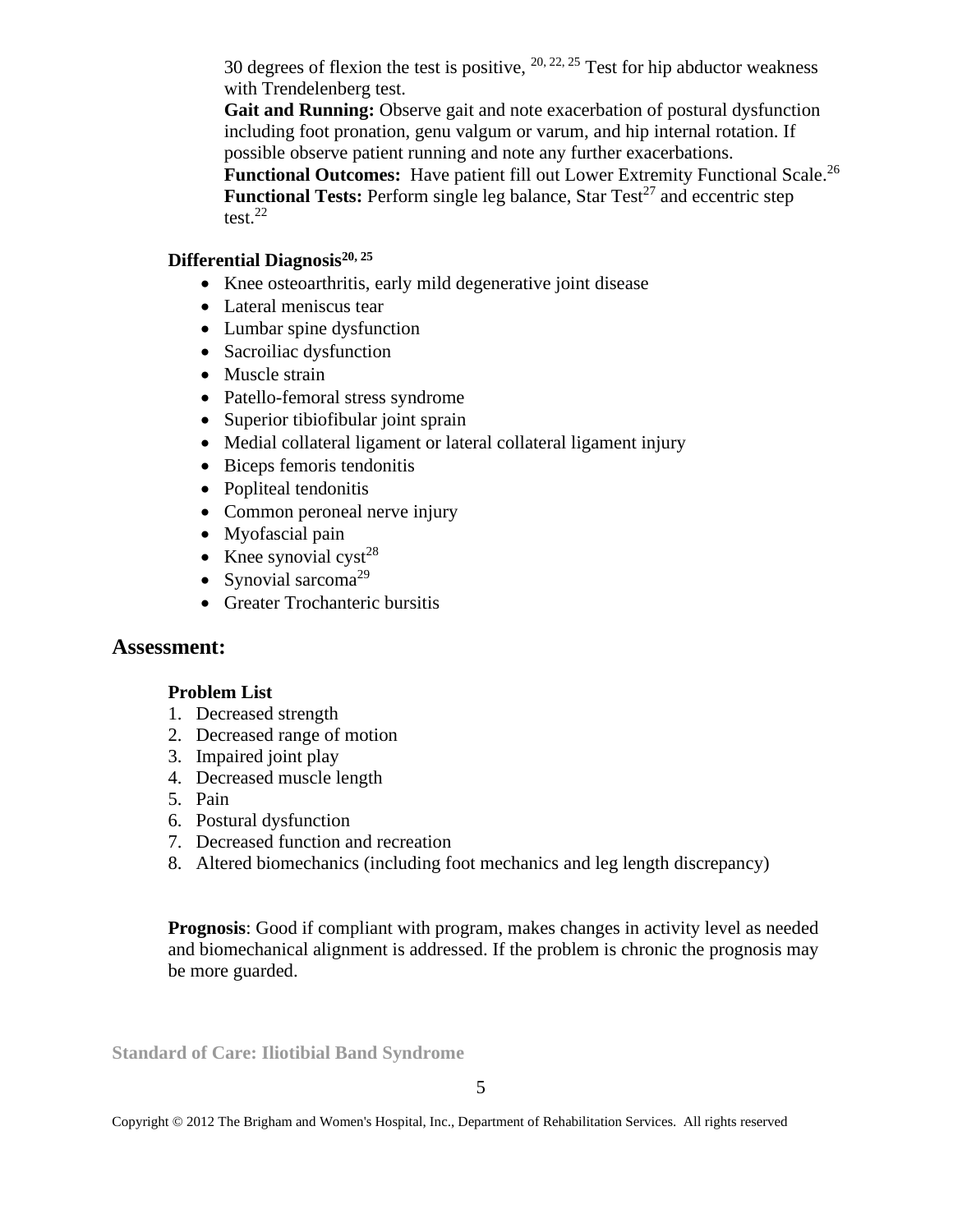**Goals** (Measurable parameters and specific timelines to be included on evaluation form)

- 1. Increase strength, including core stabilization and hip musculature
- 2. Increase ROM
- 3. Increase flexibility
- 4. Decrease pain
- 5. Improve posture
- 6. Improve function including gait pattern and stair ability
- 7. Return to work
- 8. Return to sport
- 9. Improved endurance
- 10. Prevent re-injury
- 11. Improve biomechanics during functional activities, if needed with use of an orthotic or heel lift

# **Treatment Planning / Interventions**

| <b>Established Pathway</b>  | Yes, see attached. | X No |
|-----------------------------|--------------------|------|
| <b>Established Protocol</b> | Yes, see attached. | X No |

#### **Interventions most commonly used for this case type/diagnosis.**

This section is intended to capture the most commonly used interventions for this case type/diagnosis. It is not intended to be either inclusive or exclusive of appropriate interventions.

While authors differ in best practices for managing ITB syndrome the following treatment plan is offered based on information available.

Treatment generally includes control of inflammation, strengthening, stretching, improving neuromuscular control, and soft tissue mobilization techniques.<sup>14</sup>

#### **Acute Phase: 6, 25**

There is not strong evidence for effectively treating inflammation in the acute phase but individuals who received anti-inflammatory agents (NSAIDs, corticosteroids through phonophoresis or injection) showed significant improvement compared to controls.<sup>14</sup>

Address pain and inflammation at the lateral femoral condyle:

- Modalities: Ice, phonophoresis, iontophoresis $1^{4,20}$
- Patient education and activity modification: Encourage rest from running and cycling. Avoid activities with repetitive knee flexion-extension. Gradual return to running or cycling.

**Standard of Care: Iliotibial Band Syndrome**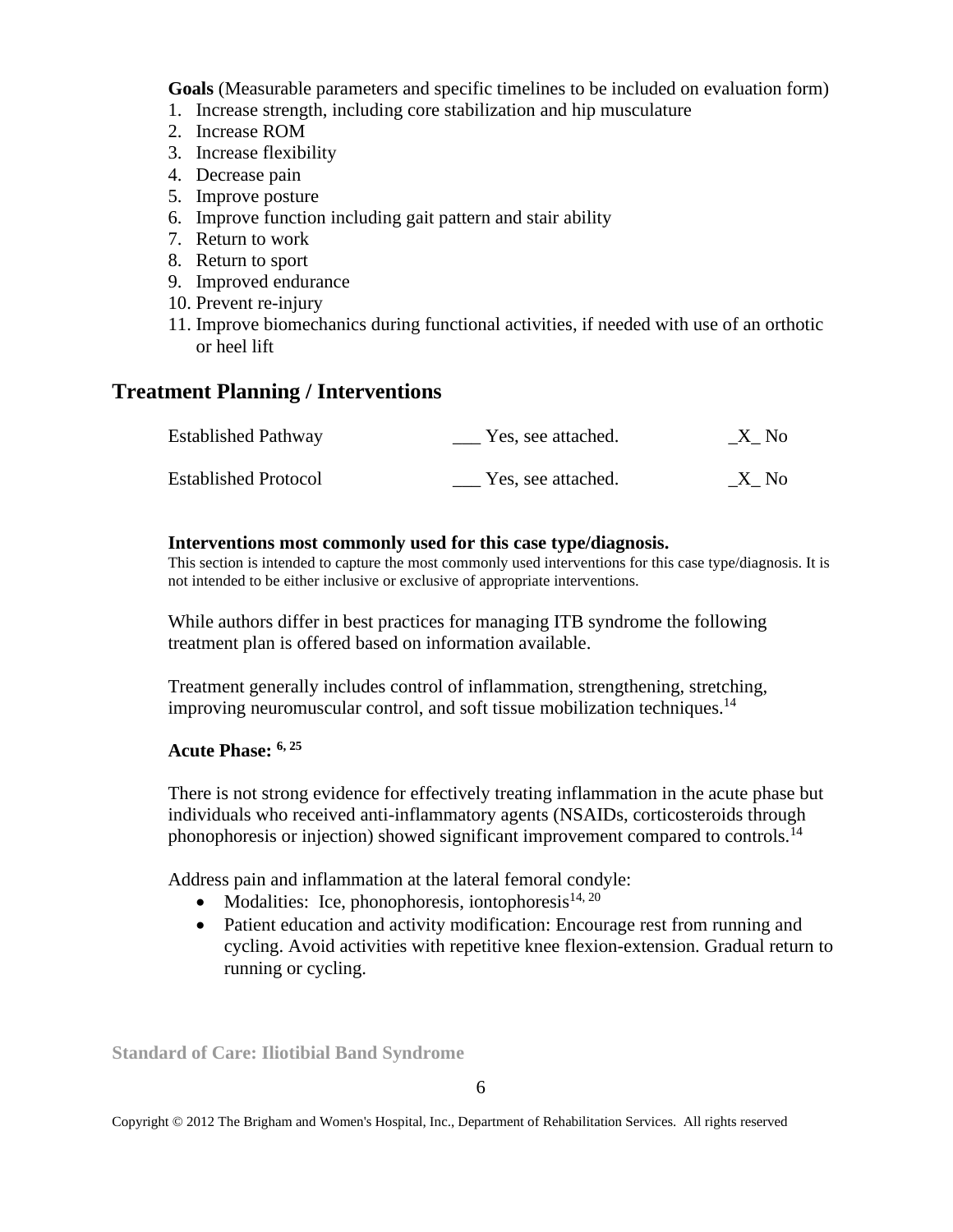#### **Subacute Phase:**

Modalities: can include use of iontophoresis, ultrasound, and ice or ice massage to decrease inflammation but there is little research data to support this specifically for ITB syndrome. A 2007 review concluded that physical therapy with a combination of NSAID's and analgesics can effectively manage symptoms and that phonophoresis with anti-inflammatory medication can lead to a quicker recovery as compared to knee immobilization. $21$ 

Manual techniques: Joint mobilization may be needed for an altered position of the patella, typically altered medial glide and medial tilt as fibers of the lateral retinaculum are associated with the ITB but not the actual length of  $ITB<sup>23</sup>$  Deep transverse friction massage of the ITB is commonly used; however studies and systematic reviews show no statistical difference in improvement of pain in runners. Soft tissue mobilization can be used for myofascial restrictions at the hip and thigh.<sup>20, 21, 30</sup>

Taping: Trial of Kinesiotaping<sup>31</sup>and McConnell taping (for patellofemoral symptoms if present) may be tried although specific evidence related to ITBS was not found.<sup>6, 32</sup>

Therapeutic exercise:

Stretching: Start after acute inflammation and pain has decreased.<sup>20, 25</sup> Modified Ober (knee in extension) stretch may be more effective than Ober (knee flexed to 90 degrees) stretch in stretching the iliotibial tract. The modified Ober stretch allows less interference from the TFL, can be more specific for the iliotibial tract, and places less stress on the medial knee.<sup>10</sup> Overhead arm extension during the standing iliotibial band stretch may increase effectiveness of this typical stretch.<sup>20,</sup> <sup>33</sup> The patient can also reach downward and diagonally across to contralateral side with clasped hands to achieve a greater angle of adduction. Foam roll mobilization can help with stretching and reduce myofascial restrictions.<sup>20</sup> Hip flexor, hamstring, gastrocnemius, and soleus stretches are included as needed.

Some studies do not support role of stretching the ITB in managing ITB syndrome<sup>14</sup> as lengthening of the ITB may actually be an apparent lengthening due to the lengthening of the TFL during stretching. As the muscular component of the ITB/ TFL complex has important role in tensioning the ITB, treatment should be directed at the TFL and gluteus maximus.<sup>2</sup> Hence, the need for stretching is determined at the discretion of the treating therapist.

Strengthening: Strengthening exercises should focus on gluteal muscles, especially gluteus medius, which are needed to control femoral abduction and stabilize the pelvis during support phase of gait and running.<sup>20</sup> Exercises should include eccentric muscle contractions, triplanar movements, closed chain and integrated movement patterns. Participation in a strengthening program has been

**Standard of Care: Iliotibial Band Syndrome**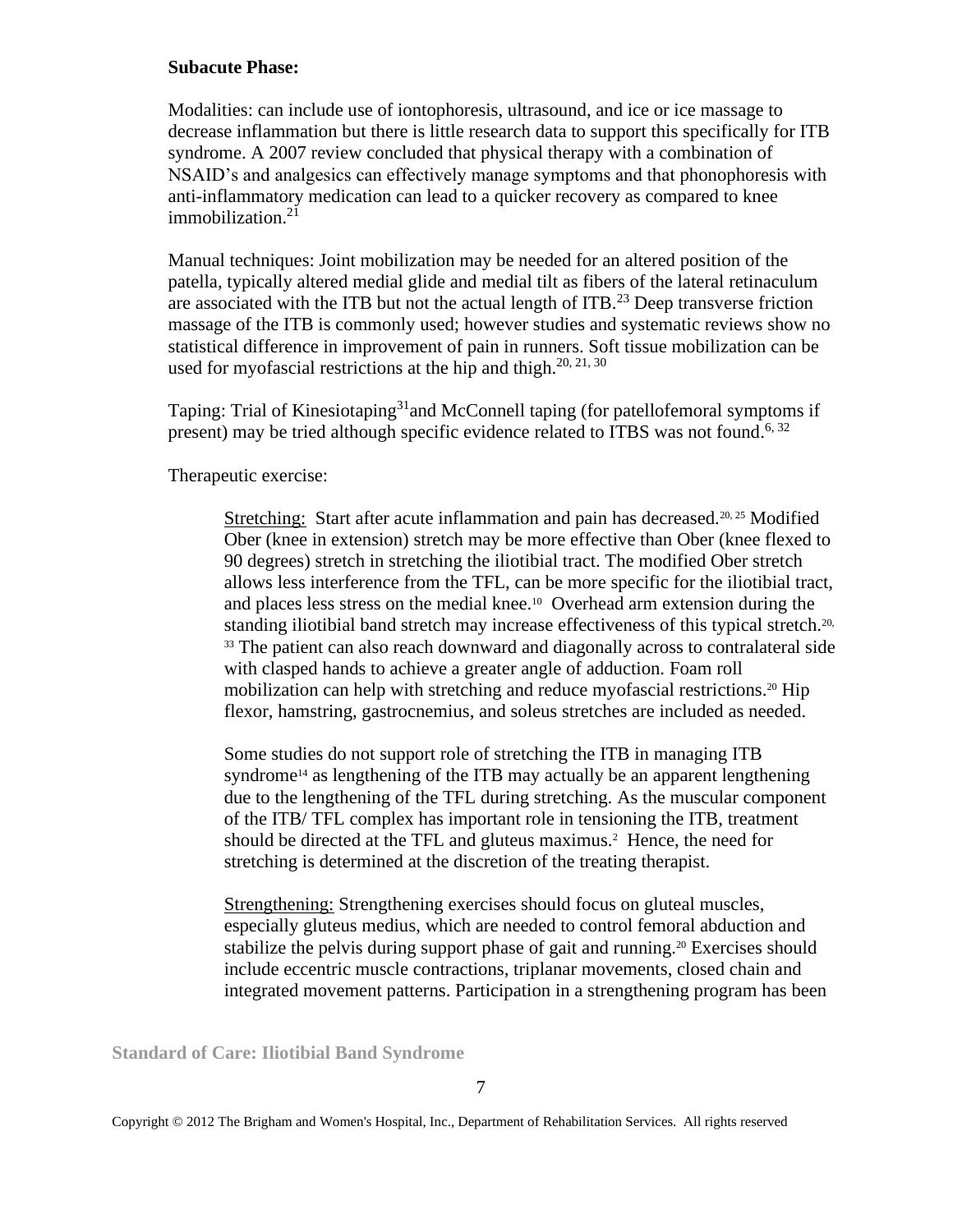shown to be beneficial especially with exercises aimed at increasing hip abductor strength.<sup>9,34</sup>

Typical exercises which target the gluteus maximus and gluteus medius can include: 6, 34

- Sidelying hip abduction
- Clamshell with resistance band
- Resisted hip abduction with bridging with resistance band
- Quadruped hip extension with knee in flexion with resistance band
- Ouadruped hip extension, abduction and external rotation with knee in flexion with resistance band
- Standing hip abduction with resistance band on unaffected leg
- Single leg stance
- Lateral band walk
- Step downs

#### Return to Sport/Activity:

As patient starts to return to sport and higher levels of function exercises can be progressed to: 6

- Contralateral pelvic drop
- Bilateral squat with resistance band for hip abduction
- Bilateral squat with single leg emphasis with resistance band for hip abduction and external rotation
- Staggered squat with resistance band for hip abduction
- Single limb squat

Trunk flexion and vertical tibia position are important in performing squats to facilitate gluteal recruitment.<sup>6</sup>

Exercises can be further progressed to more complex triplanar exercises such as:

- modified matrix
- wall banger
- frontal plane lunges $6, 20$

Exercises for quadriceps and hamstring strengthening as well as core stabilization should also be included in the exercise program. Balance and proprioception exercises, including plyometrics, are added as patient transitions back to high level athletics and running activities.

Gait: Evaluate biomechanics in walking, running and other activities and make changes/modifications accordingly.

**Standard of Care: Iliotibial Band Syndrome**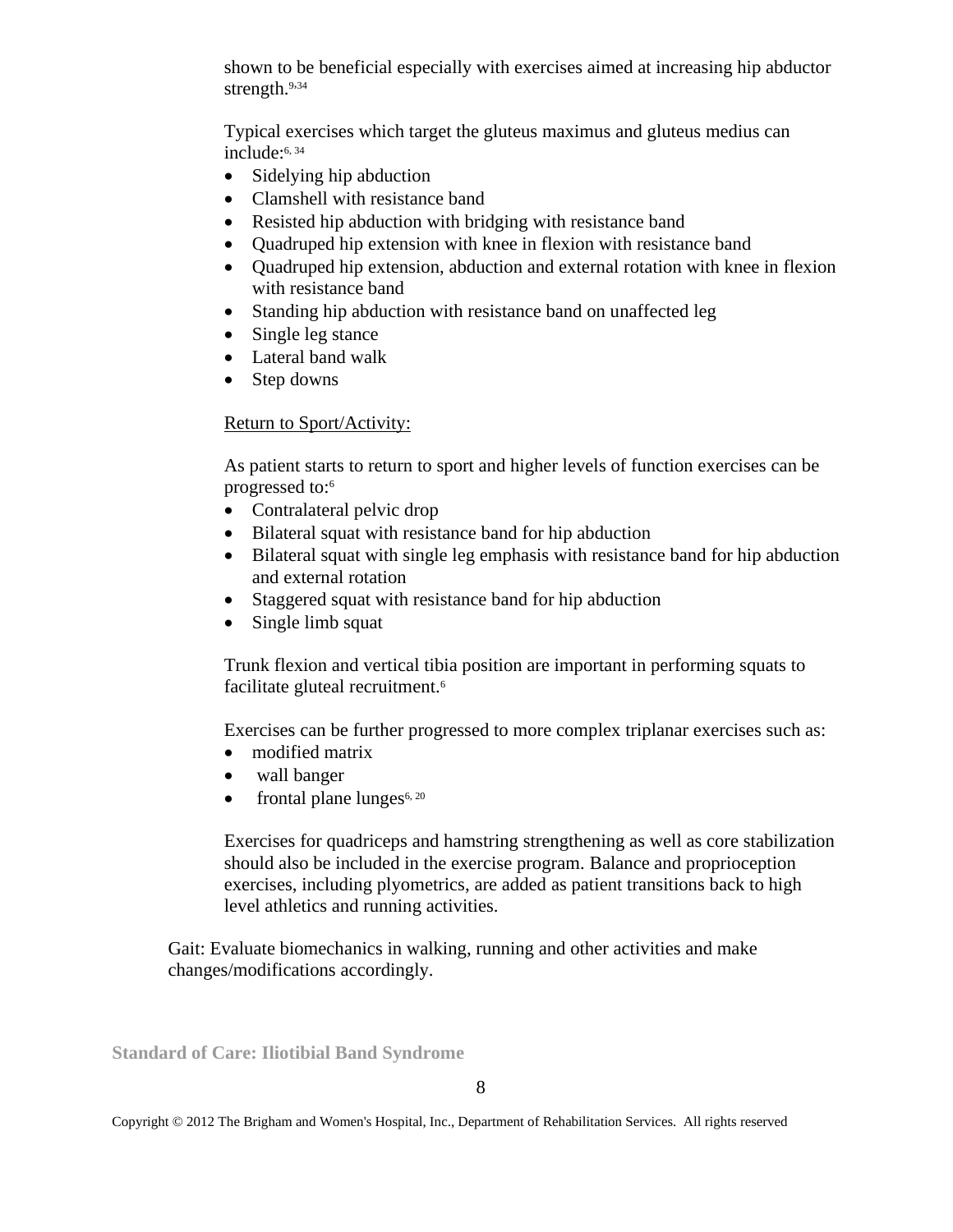Footwear and Orthotics: Make recommendations as needed for altered biomechanics of the foot. Use a heel lift for actual leg length discrepancies as indicated.<sup>18, 20</sup>

#### Activity Modification:

Individuals are instructed to decrease activities until painful symptoms subside and to avoid activities which involve repetitive knee flexion and extension including swimming.<sup>6</sup>

Runners: Patients are encouraged to decrease running or other provocative activities; and to avoid hills and crowned running surfaces. After symptoms resolve they can return to activity, cross training and resistance training. They should begin with longer distance walking, and then increase activity to light jogging before attempting to run. When resuming running, they should start at a faster pace and shorter distances.<sup>15</sup> Runners can return to running on level ground every other day for the first week with easy sprints on level ground and gradually increase distance and frequency for 3-4 weeks. Downhill running should be avoided for several weeks. If running on slanted or crowned roads, runners should change the side of the street that they run on to even out the time spent on the "downhill leg." When running long distances on a track, the patient should change directions every mile to even out the time spent on "inside" and "outside"  $legs.<sup>20</sup>$ 

Cyclists: As symptoms resolve cyclists can train on level ground every other day. Positioning on the bike needs to be considered and corrected as needed.<sup>35</sup> The bike seat can be lowered below typical height to decrease knee extension and ITB stress. Handlebars can be more upright and the seat more forward to decrease the stretch on the gluteus maximus and the ITB. Orthotics (wedges) and adjusting the cleat position can control tibial internal rotation and foot hyperpronation.<sup>6, 36</sup>

Cross Training: should not involve activities which require repeated knee flexion and extension. 6

**Frequency & Duration**: typically 1-2x/week for 4-6 weeks

## **Patient / family education:**

- Use of NSAIDS or ice as indicated
- Home exercise program and importance of adhering to the program
- Modification of exercise, running or training program or other sport activity as indicated
- Importance of adhering to activity and training modifications
- Importance of adhering to proper training techniques
- Return to sports when exercises can be performed with proper form and without pain<sup>6</sup>
- Proper footwear
- Change running shoes every 300-500 miles. In non-runners supportive athletic shoes should be replaced at 6 months, maximum 1 year.

**Standard of Care: Iliotibial Band Syndrome**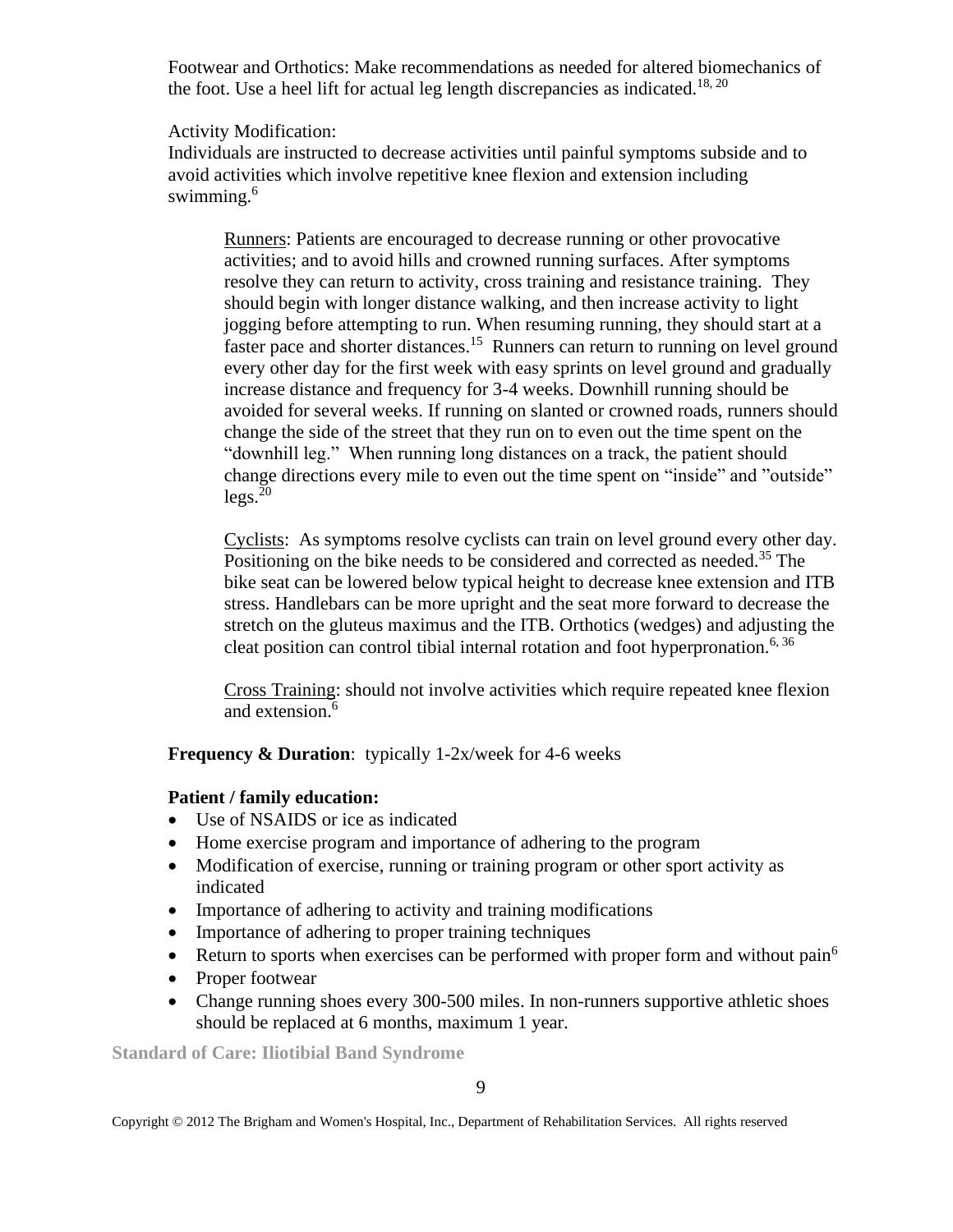#### **Recommendations and referrals to other providers:**

Return to referring MD if no improvement upon which they may be sent to orthopedist for further intervention such as surgery or injection. Patient may also benefit from an orthotist referral for orthotics to control foot motion.

## **Re-evaluation**

- Standard Time Frame every 30 days or less as appropriate
- If significant worsening of symptoms or lack of progress.

## **Discharge Planning**

#### **Commonly expectations at discharge**:

- Improved hip abductor strength in long distance runners corresponds with successful return to previous training program.<sup>9</sup>
- Improved muscle length
- Resolution or lessening of pain at lateral knee
- Patient more knowledgeable about self-management and preventing recurrence of symptoms, patient consistently carries out recommended exercise program.
- Return to running when performing open and closed chain exercises properly and with no pain. $25$

#### **Transfer of Care**

Typically patients are discharged with an independent home exercise program

#### **Patient's discharge instructions**

Activity modifications as noted above, continue exercises, progress activities as tolerated

Amy Jennings Rubin, PT Ken Shannon, PT June 2005 Reg Wilcox, PT

#### **Updated/Revised:**

Joan H. Casby, PT Leigh deChaves, PT Clare E. Safran-Norton, PT Kale Madhuri, PT April, 2012

Authors: **Reviewed by: Reviewed by:** 

**Standard of Care: Iliotibial Band Syndrome**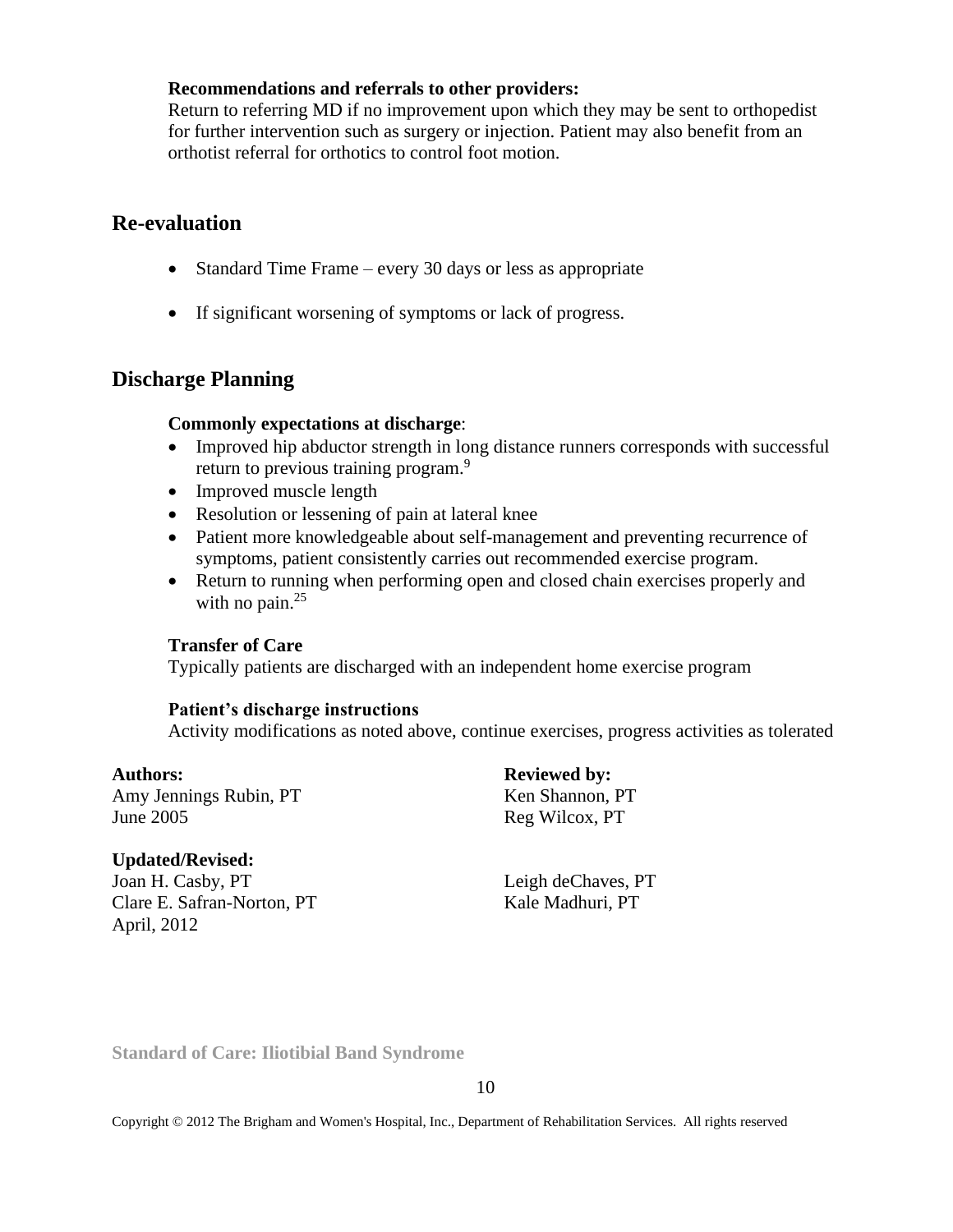## **REFERENCES**

1. Taunton JE, Ryan MB, Clement DB, McKenzie DC, Lloyd-Smith DR, Zumbo BD. A retrospective case-control analysis of 2002 running injuries. *Br J Sports Med*. 2002;36:95-101.

2. Falvey EC, Clark RA, Franklyn-Miller A, Bryant AL, Briggs C, McCrory PR. Iliotibial band syndrome: An examination of the evidence behind a number of treatment options. *Scand J Med Sci Sports*. 2010;20:580-587.

3. Kirk KL, . Kuklo T, Klemme W. Iliotibial band syndrome. *Orthopedics*. 2000;(3):1209-1215.

4. Fairclough J, Hayashi K, Toumi H, et al. Is iliotibial band syndrome really a friction syndrome? *J Sci Med Sport*. 2007;10:74-6; discussion 77-78.

5. Hamill J, Miller R, Noehren B, Davis I. A prospective study of iliotibial band strain in runners. *Clin Biomech (Bristol, Avon)*. 2008;23:1018-1025.

6. Baker RL, Souza RB, Fredericson M. Iliotibial band syndrome: Soft tissue and biomechanical factors in evaluation and treatment. *PM R*. 2011;3:550-561.

7. Nishimura G, Yamato M, Tamai K, Takahashi J, Uetani M. MR findings in iliotibial band syndrome. *Skeletal Radiol*. 1997;26:533-537.

8. Ekman EF, Pope T, Martin DF, Curl WW. Magnetic resonance imaging of iliotibial band syndrome. *Am J Sports Med*. 1994;22:851-854.

**Standard of Care: Iliotibial Band Syndrome**

11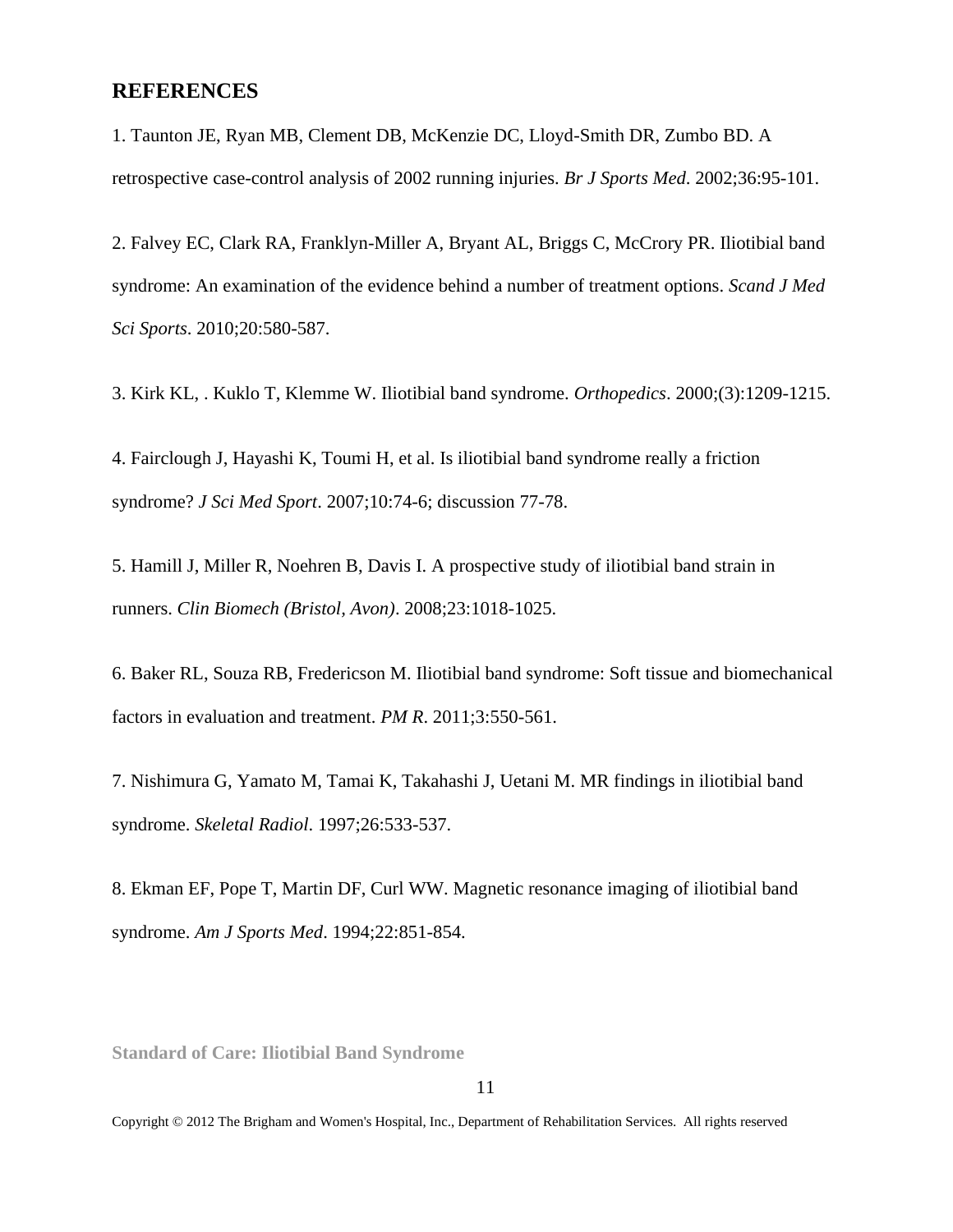9. Fredericson M, et al. Hip abductor weakness in distance runners with iliotibial band syndrome. *Clin.J.Sport Med.* 2000;10:169-175.

10. Wang TG, Jan MH, Lin KH, Wang HK. Assessment of stretching of the iliotibial tract with ober and modified ober tests; an ultrasonographic study. *Arch Phys Med Rehabil*. 2006;87:1407- 1410

11. Powers CM. The influence of abnormal hip mechanics on knee injury: A biomechanical perspective. *J Orthop Sports Phys Ther*. 2010;40:42-51.

12. Ferber R, Noehren B, Hamill J, Davis IS. Competitive female runners with a history of iliotibial band syndrome demonstrate atypical hip and knee kinematics. *J Orthop Sports Phys Ther*. 2010;40:52-58.

13. McNicol K, Taunton JE, Clement DB. Iliotibial tract friction syndrome in athletes. *Can J Appl Sport Sci*. 1981;6:76-80.

14. Lavine R. Iliotibial band friction syndrome. *Curr Rev Musculoskelet Med*. 2010;3:18-22.

15. Grau S, Krauss I, Maiwald C, Best R, Horstmann T. Hip abductor weakness is not the cause for iliotibial band syndrome. *Int J Sports Med*. 2008;29:579-583.

16. Messier SP, Pittala KA, et al. Etiologic factors associated with selected running injuries. *Medicine and Science in Sports and Exercise*. 1988;(20):501-505.

**Standard of Care: Iliotibial Band Syndrome**

12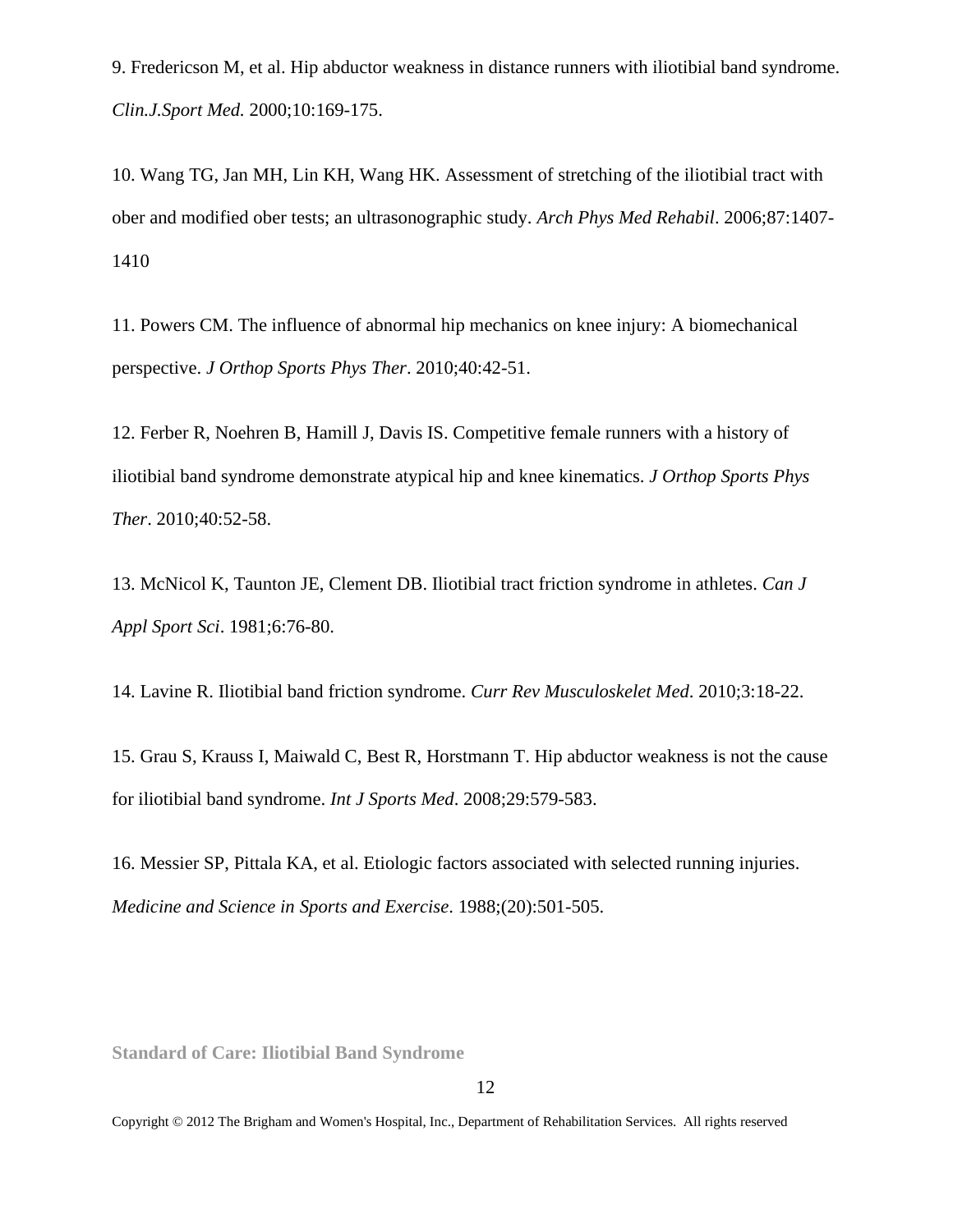17. Noehren B, Davis I, Hamill J. ASB clinical biomechanics award winner 2006 prospective study of the biomechanical factors associated with iliotibial band syndrome. *Clin Biomech (Bristol, Avon)*. 2007;22:951-956.

18. Messier SP, Edwards DG, et al. Etiology of iliotibial band friction syndrome in distance runners. *Medicine and Science in Sports and Exercise*. 1995:951-960.

19. Miller RH, Lowry JL, Meardon SA, Gillette JC. Lower extremity mechanics of iliotibial band syndrome during an exhaustive run. *Gait and Posture*. 2007;26:407-13.

20. Fredericson M, Wolf C. Iliotibial band syndrome in runners: Innovations in treatment. *Sports Med*. 2005;35:451-459.

21. Ellis R, Hing W, Reid D. Iliotibial band friction syndrome--a systematic review. *Man Ther*. 2007;12:200-208.

22. Magee DJ. *Orthopedic Physical Assessment.* 5th ed. WB Saunders Company; 2008.

23. Puniello MS. Iliotibial band tightness and medial patellar glide in patients with patellofemoral dysfunction. *JOSPT*. 1993;17:144-148.

24. Kendall FP, McCreary EK, Provance PG, Rodgers MM, Romani WA. *Muscles Testing and Function with Posture and Pain.* Williams and Wilkins; 2005.

25. Fredericson M, Weir A. Practical management of iliotibial band friction syndrome in runners. *Clin J Sport Med*. 2006;16:261-268.

**Standard of Care: Iliotibial Band Syndrome**

13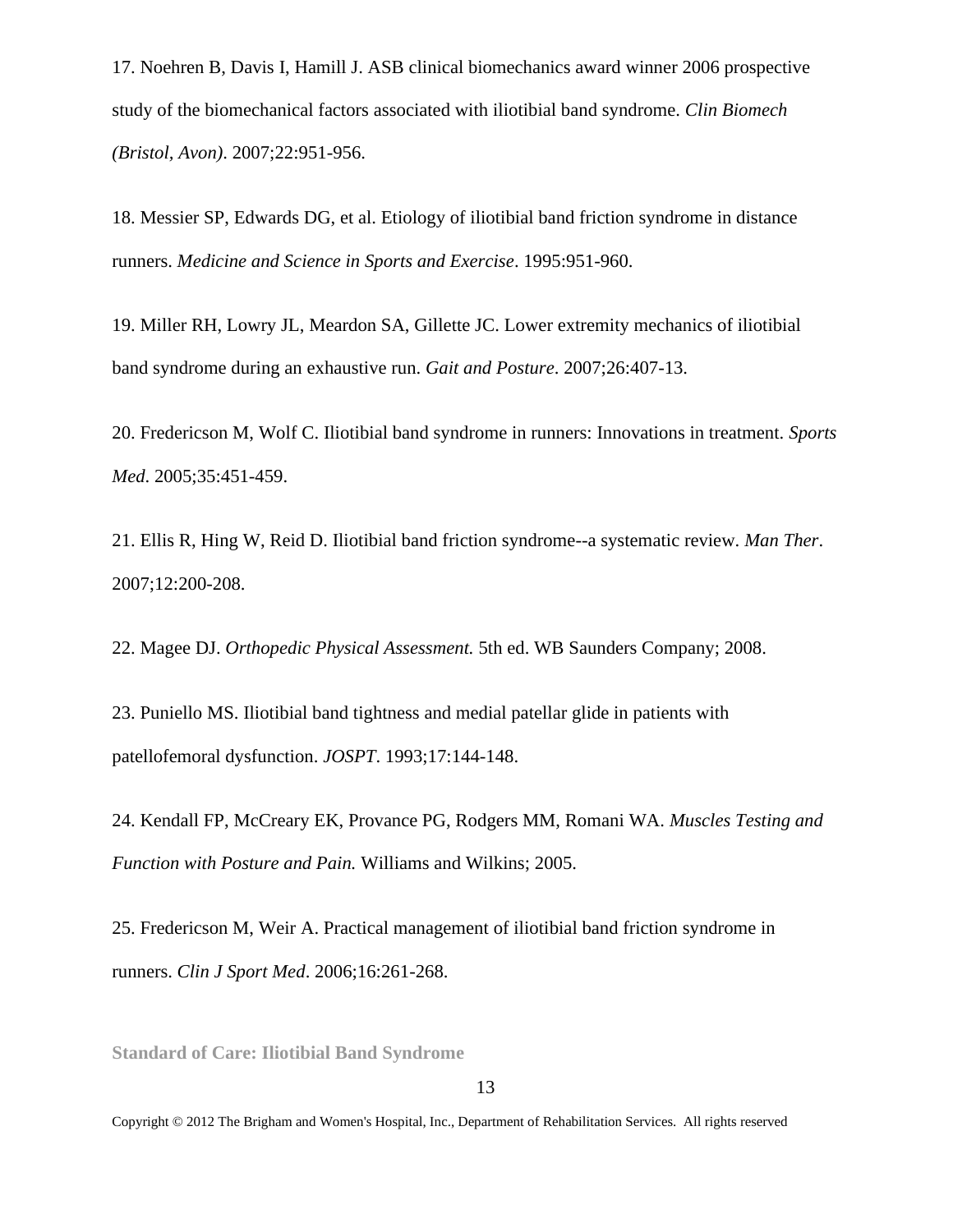26. Binkley JM, Stratford PW, Lott SA, Riddle DL.

The lower extremity functional scale (LEFS): Scale development, measurement properties, and clinical application. *Physical Therapy*. 1999;79:371-383.

27. Kinzey SJ, Armstrong CW. The reliability of the star-excursion test in assessing dynamic balance. *J Orthop Sports Phys Ther*. 1998;27:356-360.

28. Costa ML, Marshall T, Donell ST, Phillips H. Knee synovial cyst presenting as iliotibial band friction syndrome. *Knee*. 2004;11:247-248.

29. Mesiha M, Bauer T, Andrish J. Synovial sarcoma presenting as iliotibial band friction syndrome. *J Knee Surg*. 2009;22:376-378.

30. Brosseau L, Casimiro L, Milne S, et al. Deep transverse friction massage for treating tendinitis. *Cochrane Database Syst Rev*. 2002;(4):CD003528.

31. Kase K, Wallis J, Kase T. *Clinical Therapeutic Applications of the Kinesio Taping Method.*  Tokyo, Japan: Ken Ikai Co. Ltd.; 2003.

32. Bhave A, Baker E. Prescribing quality patellofemoral rehabilitation before advocating operative care. *Orthop Clin North Am*. 2008;39:275-85, v.

33. Fredericson M, White JJ, Macmahon JM, Andriacchi TP. Quantitative analysis of the relative effectiveness of 3 iliotibial band stretches. *Arch Phys Med Rehabil*. 2002;83:589-592.

**Standard of Care: Iliotibial Band Syndrome**

14